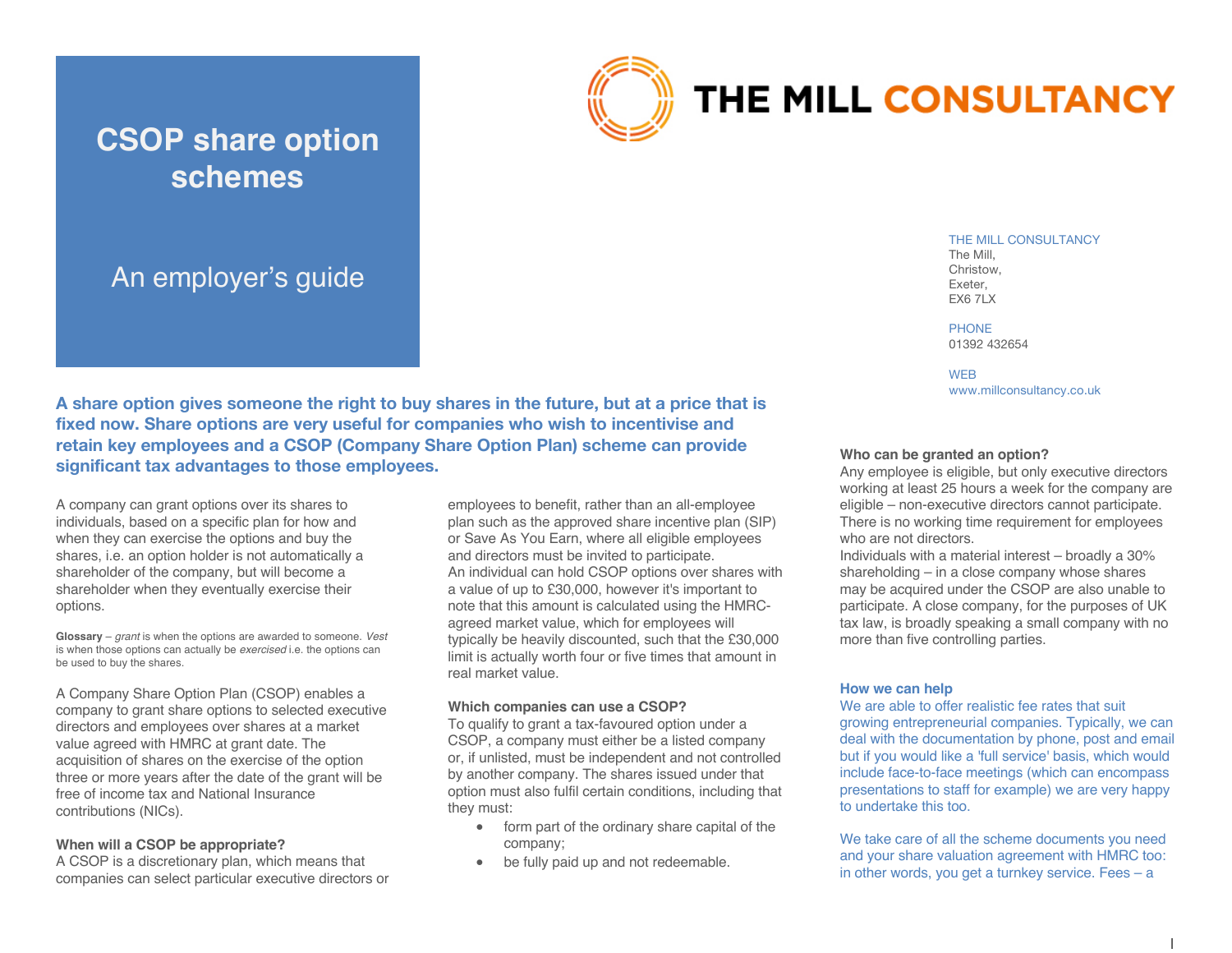#### typical CSOP, all-inclusive, would cost a fixed fee of £3495 + VAT.

#### **Requirements for the options themselves**

Share options must be granted with an exercise price which is equal to or exceeds the market value of a share at the grant date. The options, therefore, provide a benefit to participants to the extent that the value of the shares increases between the date of the grant and the date the participant exercises that share option. That growth in value is delivered income tax free under a CSOP within the £30,000 maximum limit and assuming all other conditions are met.

#### **When can an option be exercised?**

In order to benefit from the favourable tax treatment offered by a CSOP, the option should not be exercised less than three years from the date of the grant except in certain circumstances set out below. Additionally, employees may only become eligible to exercise options subject to specified performance targets, which should be clearly laid out by the company at the date of the grant and communicated to optionholders. The share options would then become exercisable, if at all, to the extent that these performance targets were met.

Early exercise of a share option (ie within 3 years from the date of the grant) may benefit from the taxfavoured status in the following circumstances:

- "good leavers" disability, injury, retirement or redundancy (if exercised within 6 months);
- death (if exercised within 12 months);
- certain "company events" a cash takeover of the company, a court-sanctioned scheme of arrangement, or a shareholder approved reorganisation of a non-UK company's share capital or a minority squeeze out, provided certain conditions are met (if exercised within 6 months).

**Tax treatment**

For individuals exercising CSOP options in approved circumstances, the big advantage of the scheme is that any increase in the value of the shares between the grant and the exercise of the share option is delivered free of income tax and NICs. If and when the shares are sold by the employee, normal capital gains tax (CGT) rules will apply if there has been an increase in the market value of the shares between the time the share option was exercised and when the shares were disposed of, so tax will be payable at the 10% or 20% rate for CGT and the annual allowance will be available as well.

Where share options are exercised within 3 years of the date of grant other than in the specified circumstances above, income tax will be due on any increase in value between the market value of the shares at the date they are acquired and the exercise price. This may be collected under Pay As You Earn (PAYE) arrangements if the shares are "readily convertible assets" at the time, in which case NICs (including employer NICs) will also be due. The company itself is likely to qualify for a corporation tax deduction when the option is exercised by its employees. Tax relief is given as a deduction from company profits of an amount equivalent to the benefit received by the option holder.

#### **Summary**

A CSOP is an efficient way to deliver an additional financial benefit to selected individuals within an organisation.

#### **How is the CSOP operated?**

A separate signed agreement will be required in respect of options granted to each employee. This enables the company to tailor each grant of an option to the particular employee. It's fine to have different vesting periods and option numbers for different employees.

#### **Does HMRC supervise the operation of the CSOP?**

There is no need for prior approval of CSOP schemes from HMRC - the company must simply notify HMRC

after an option has been granted. A valuation of shares will need to be agreed with HMRC. This is important – it means that the market value of the shares is agreed by HMRC as at the date of the granting of the options and avoids any arguments later on when the employee eventually sells the shares.

Companies who grant CSOP options will need to make an annual return to HMRC by the 6 July after each tax year. We can provide this service if required.

**What are the tax advantages of CSOP options?** No income tax or national insurance contributions (NICs) are payable when options are granted.

If the option's exercise price is set at the same or a higher price than the HMRC-agreed market value of shares on the date that the option is granted, then no income tax or NICs are payable when the option is exercised.

When shares obtained on exercise are eventually sold the employee will be liable for capital gains tax (CGT), currently at the rate of 10% (or 20% for higher rate tax payers). The employee can also use their annual CGT exemption.

After exercise, the net market value of the options exercised by employees may be an allowable expense, similar to expensing normal employee remuneration.

Sometimes it will make sense for a company to have new **Articles of Association** drafted, for two main reasons - first, the company may require that it can buy back shares from an employee who has bought shares under their option agreement but who later leaves employment, so 'buy back' provisions will be needed, and second, a number of companies require that option shares are a different class e.g. nonvoting, so the Articles will need to cover different class rights for A shares, B shares etc. If new Articles are required, we can draft them for you.

**To discuss your requirements please call or email Jerry Davison: 01392-432654 or jerry@millconsultancy.co.uk**